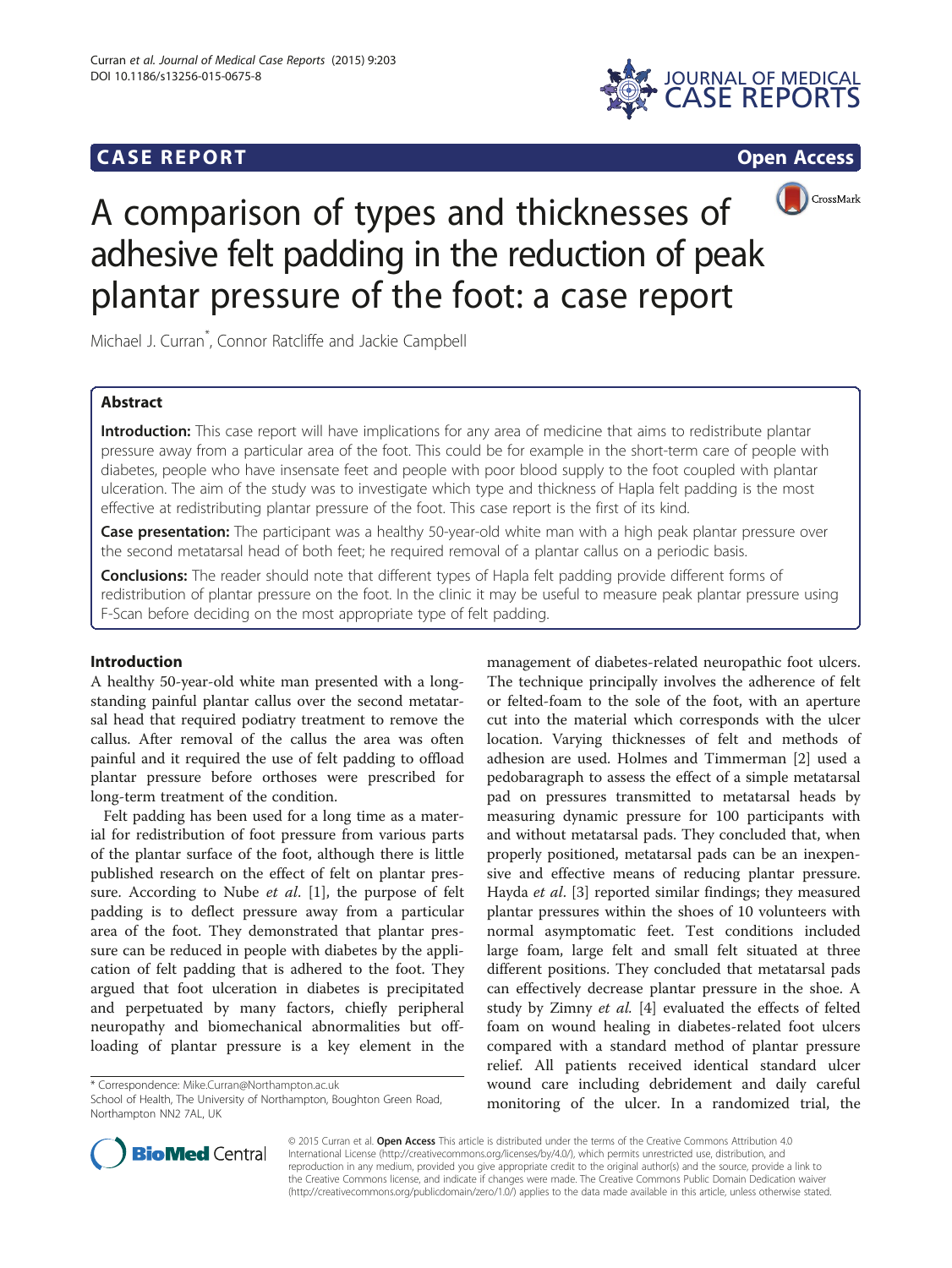patients received pressure relief in the ulcerated area either with felted foam dressing or with a pressure-relief half-shoe (Thanner, Hoechstaedt, Germany). Zimny et al. [[4\]](#page-5-0) demonstrated that a dressing of 0.635cm thick rubber foam combined with a 0.158cm layer of felt appeared to be as effective as conventional plantar ulcer treatment using the pressure-relief half-shoe. They postulated that it may be a useful alternative in treating neuropathic foot ulceration, especially in patients who are unable to avoid weight-bearing. Paton et al. [\[5](#page-5-0)] studied the effect of 7mm semi-compressed felt plantar cover padding, with a U shape cutout to the second metatarsal head, on forefoot peak pressure (PP) and forefoot pressure-time integral (PTI). Both feet of 10 healthy individuals were studied. A F-scan in-shoe pressure analysis system compared the dynamic measurements for each individual, with and without felt plantar cover padding. Related sample t-tests were conducted to analyze significant differences between test conditions. The PP and PTI at the center of the 'U' decreased by a mean of 25% and 29% respectively. The PP and PTI at the periphery of the 'U' increased by a mean of 44% and 58%, 24.178kPa/second. Exactly what is determined as high peak plantar pressure in causing foot ulcers is debatable but Armstrong et al. [\[6](#page-5-0)] found that peak plantar pressure was, as expected, significantly higher for patients with ulcers compared to controls: 83.1 +/− 24.7 N/cm<sup>2</sup> (range, 10 to 125) versus 62.7 +/- 24.4 N/cm<sup>2</sup> (range, 7.3 to 113),  $p < .001$ . The ulcer group was clearly skewed toward a higher prevalence of elevated peak plantar forefoot pressure compared with the control group. They concluded that, while there is no optimal cut-point for clearly screening patients for risk of foot ulceration, the higher the PP, the higher the commensurate risk. It can therefore be deduced from the literature that felt padding can play an important role in the management of patients' foot health but more research is required in this area as there is a variety of types and thicknesses of felt available.

#### Case presentation

A 50-year-old healthy white man with a body mass of 108kg had repeated calluses form underneath the second metatarsal head. He had the callus removed every 6 weeks by a podiatrist and then had some padding applied to alleviate the pain. The aim of this case study was to investigate which combination of adhesive felt padding and thickness of padding is the most effective at redistributing plantar pressure of the foot compared to a control of no felt padding.

In order to measure the amount of plantar pressure present on the second metatarsal head F-Scan sensors were fastened to the inside floor of his shoes using double-sided tape to avoid sensor movement and reduce likelihood of crinkling. The shoes were of a flat slip-on

type. The sensors were 'conditioned' prior to calibration as recommended by the F-Scan user manual. (This consisted of wearing in the shoe for 20 steps or so, allowing him to become accustomed to the sensors and the sensors to become accustomed to temperature within the shoe.) He wore a standardized thin pair of socks so as to avoid any additional pressure redistribution. The F-Scan equipment was calibrated (using the participant's previously recorded mass) using the point calibration procedure as recommended in the F-Scan user manual. Calibration was performed at the beginning and end of data collection to ensure the sensor was performing consistently throughout. He demonstrated a high peak plantar pressure over the second metatarsal head of both feet. Five different types of felt that could be adhered to the plantar surface of the foot were obtained (see Table 1).

Not all thicknesses were available for all types of felt. A cardboard template was used to cutout the padding felt to ensure the same amount of felt was used and the design of the pad remained constant.

The adhesive felt padding materials were stuck to the plantar surface of both his feet using the adhesive sticky back integral to the felt pad (see Fig. [1\)](#page-2-0). Readings were obtained from a cycle of gait lasting 20 seconds, which resulted in 15 complete gait cycles per foot. The procedure was then repeated five times for each felt; that is, 75 readings per foot for each felt. A total of 450 readings were completed per foot including a control. He completed several gait cycles whilst wearing the F-Scan sensors to monitor plantar pressure. He was in control of triggering the start of the recording, allowing him to achieve comfort and normality of gait before recording began. A treadmill was used to find a walking pace that he found comfortable; this pace (3.6km/hour) was then used to keep speed of gait consistent. The readings which comprised the final data were taken when he was walking on the treadmill. The padding was then removed from his foot after five runs and another piece of material applied and he repeated the procedure until all five of the materials had been used and the results were recorded before they were entered into SPSS version 20.

Readings were also taken of plantar pressure across his metatarsal head area with no padding material to act as a control. Sensors were used for a maximum of 10 runs to prevent the possibility of sensor degradation. Calibration

Table 1 Types of felt used and thickness

| Type of padding felt | Thickness of the felt |  |
|----------------------|-----------------------|--|
| Hapla Soft felt      | 5 <sub>mm</sub>       |  |
| Hapla Soft felt      | 7 <sub>mm</sub>       |  |
| Hapla Mixture        | 5 <sub>mm</sub>       |  |
| Hapla Gold           | 7 <sub>mm</sub>       |  |
| Hapla Foam-O-Felt    | 7 <sub>mm</sub>       |  |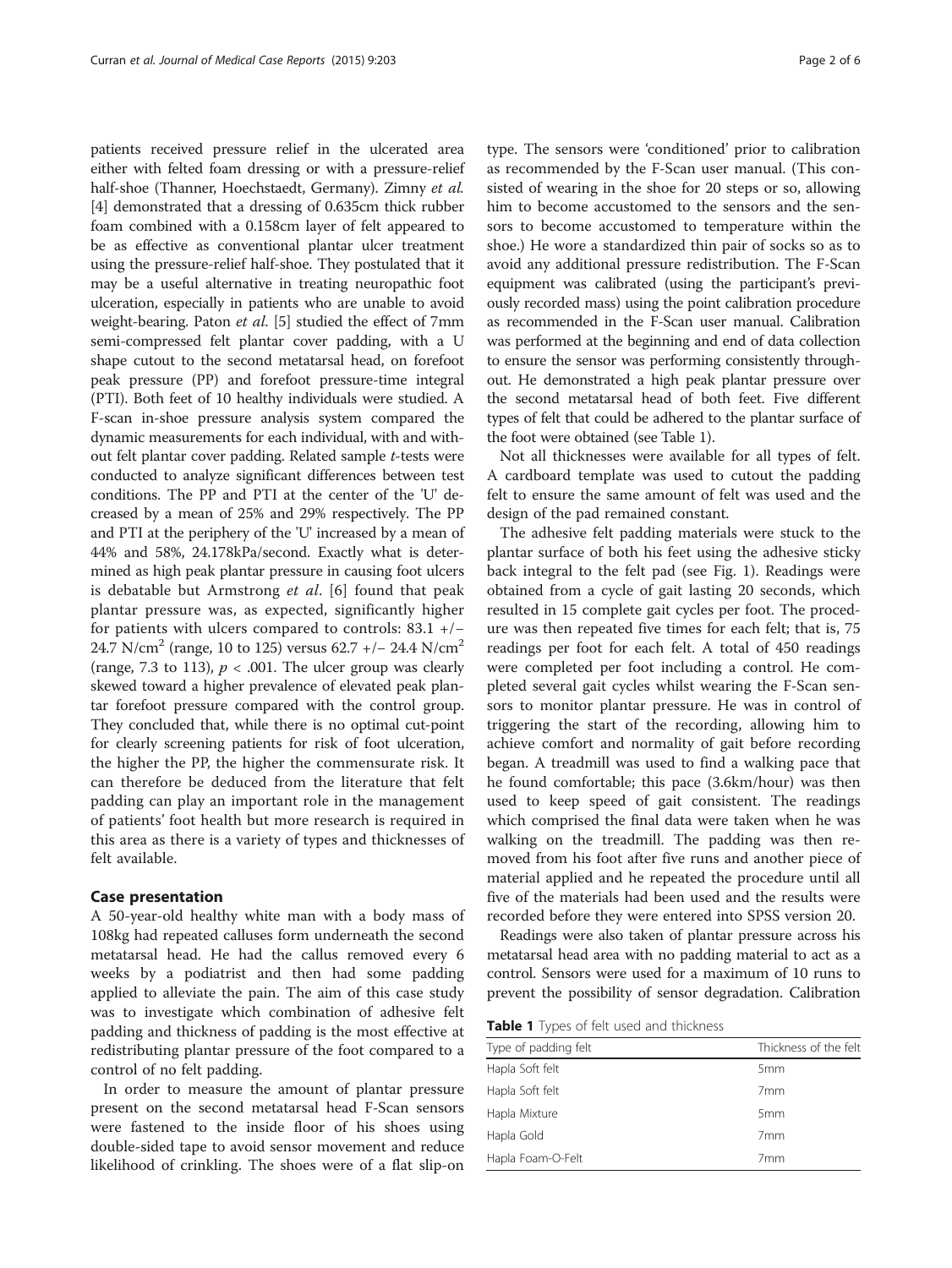was performed each time the sensors were changed. The F-scan software was then used to view the entire foot strike at one time, as a 'stance'; this groups one gait cycle (heel strike through to toe off) into one picture. It was decided to record the PP across his whole metatarsal head area on the F-Scan software, the software still locates the point of highest PP, but this point could be on any of his metatarsal heads. The alternative would be to take readings for each individual metatarsal head; however, it is difficult to clearly, consistently and accurately define each individual metatarsal head using the F-scan software.

The research participant exhibited overloading on the second metatarsal head and the felt padding was designed to reduce the pressure under that point. However, if the off-loading then shifted PP to another metatarsal head there would be a risk of this new point of PP being overloaded. So, for example, a reduction of pressure under the second metatarsal head from 500 to 250kPa would be useful but if pressure under the third metatarsal head is increased to a peak of 550kPa then this may produce unwanted problems, so changes in pressure across the whole metatarsal head region were considered.

The metatarsal head region was defined using the F-Scan software and the researchers' knowledge of the foot. By using the stance function in the F-Scan software, a graphical representation of loading across the foot for a full gait cycle could be seen. With a basic knowledge of the anatomy of the foot the metatarsal head region can then be visually defined by using the add/edit box feature within the software. This allows PP readings to be obtained solely from the defined area.

In addition, a full assessment of the peak plantar pressures at and on the periphery of the cutout on the felt padding was undertaken. This was necessary to establish whether the cutout increased PPs in the periphery. To this end, we ran through one cycle of 7mm felt (14 data points). We used a box across the whole metatarsal area and boxed each periphery of the cutout. No increase in peak plantar pressure at the periphery of the cutout was found.

#### Statistical analysis

This is a single participant study with intra-participant replication. The mean PP (with no felt) for the participant's left foot was 586.68kPa  $(n=75)$  with a standard deviation of 20.13kPa and for the right foot the mean was  $600.01$ kPa ( $n=75$ ) with a standard deviation of 20.03kPa. This indicates that the variance is approximately the same between the two feet but the PP under the right metatarsal heads is greater than that on the left (see Fig. [2](#page-3-0)).

The results for this study are presented graphically for visual analysis. The results for each felt (and control) were obtained from 75 repetitions. Because the results for the participant's left and right foot were different, they are presented separately.

For his left foot, the control condition (no felt) produced the highest pressures, with 5mm Mixture felt producing an approximately 30% mean pressure reduction. Soft felt of 5mm produced a further slight pressure reduction. The three 7mm felts (Soft, Foam-O-Felt and Gold felt) gave the best pressure reduction (see Fig. [3](#page-3-0)).

For his right foot, the pressure reduction was generally lower than for his left and the performance of the different felts was different to that seen previously. Foam-O-Felt of 7mm gave the best pressure reduction, being slightly better than both 5mm Mixture felt and 7mm Gold felt. Soft felt of 7mm also shows a pressure reduction compared to the control. Of interest, the 5mm Soft felt produced a higher peak metatarsal head pressure than using no felt (see Fig. [4\)](#page-4-0). The descriptive statistics for each foot and each felt are shown in Table [2](#page-4-0).

## Discussion

The aim of the study was to investigate which felt padding would be the most effective at redistributing plantar pressure of the foot compared to a control of no felt padding. Previous authors [\[1](#page-5-0)–[3](#page-5-0)] found that felt padding was useful in the deflection of plantar pressure and in the prevention of tissue damage. This case study demonstrates that 7mm felt padding produces greater pressure reduction than the 5mm felt padding. However, there were laterality differences in the redistribution of plantar pressure by the felt padding. For the left foot, where the peak plantar pressure for the control is lower than the right foot, 7mm Gold felt padding, 7mm Foam-O-Felt padding and 7mm Soft felt padding produced the greatest pressure reduction and their effects were similar. For the right foot, where the pressure was significantly higher than the left foot, 7mm Foam-O-Felt padding gave the best pressure reduction, being slightly better than both 5mm Mixture felt and 7mm Gold felt which were statistically indistinguishable. Soft felt of 7mm also gave a statistically significant pressure reduction compared to the control. There was one anomaly in that

<span id="page-2-0"></span>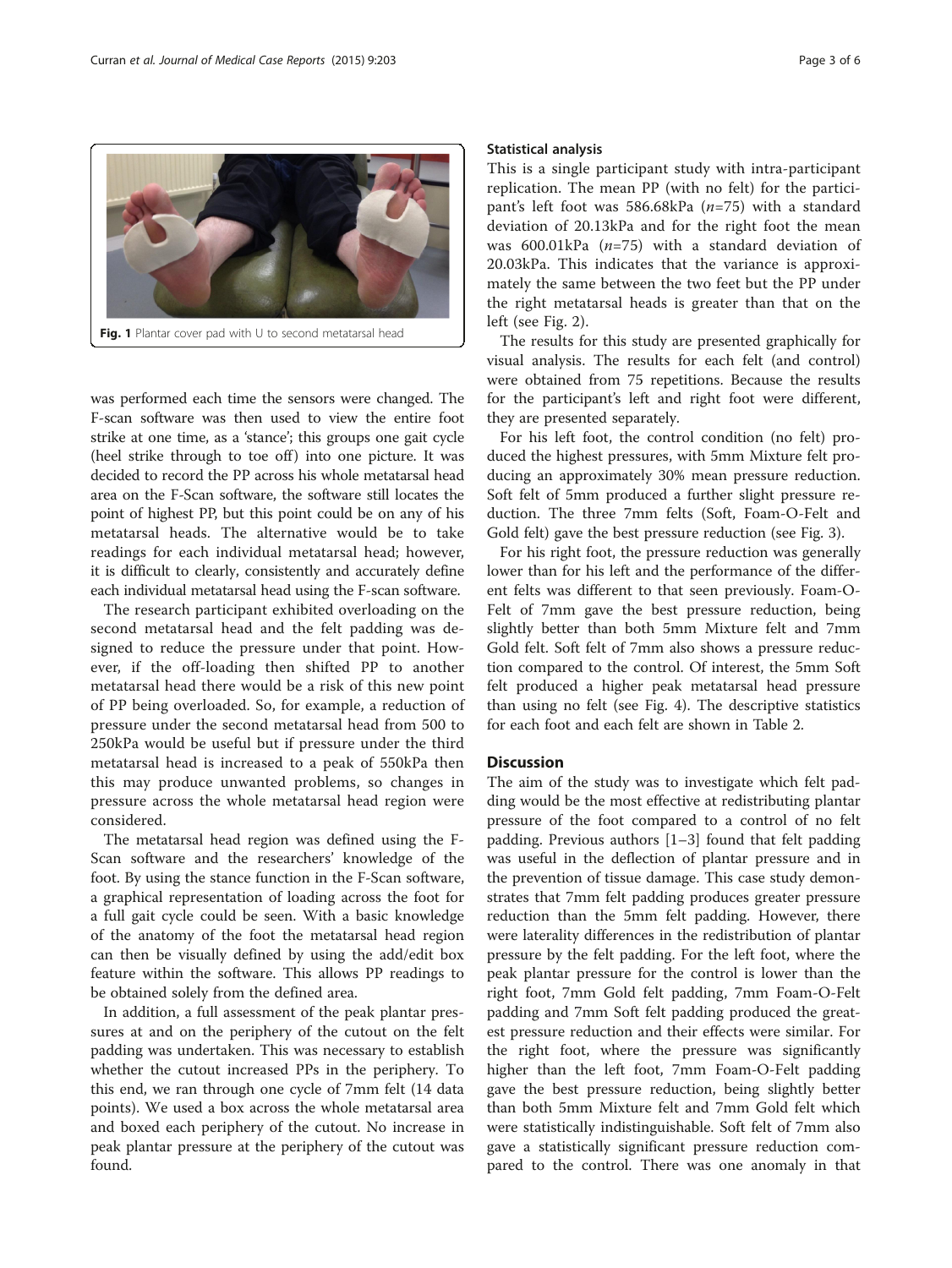<span id="page-3-0"></span>

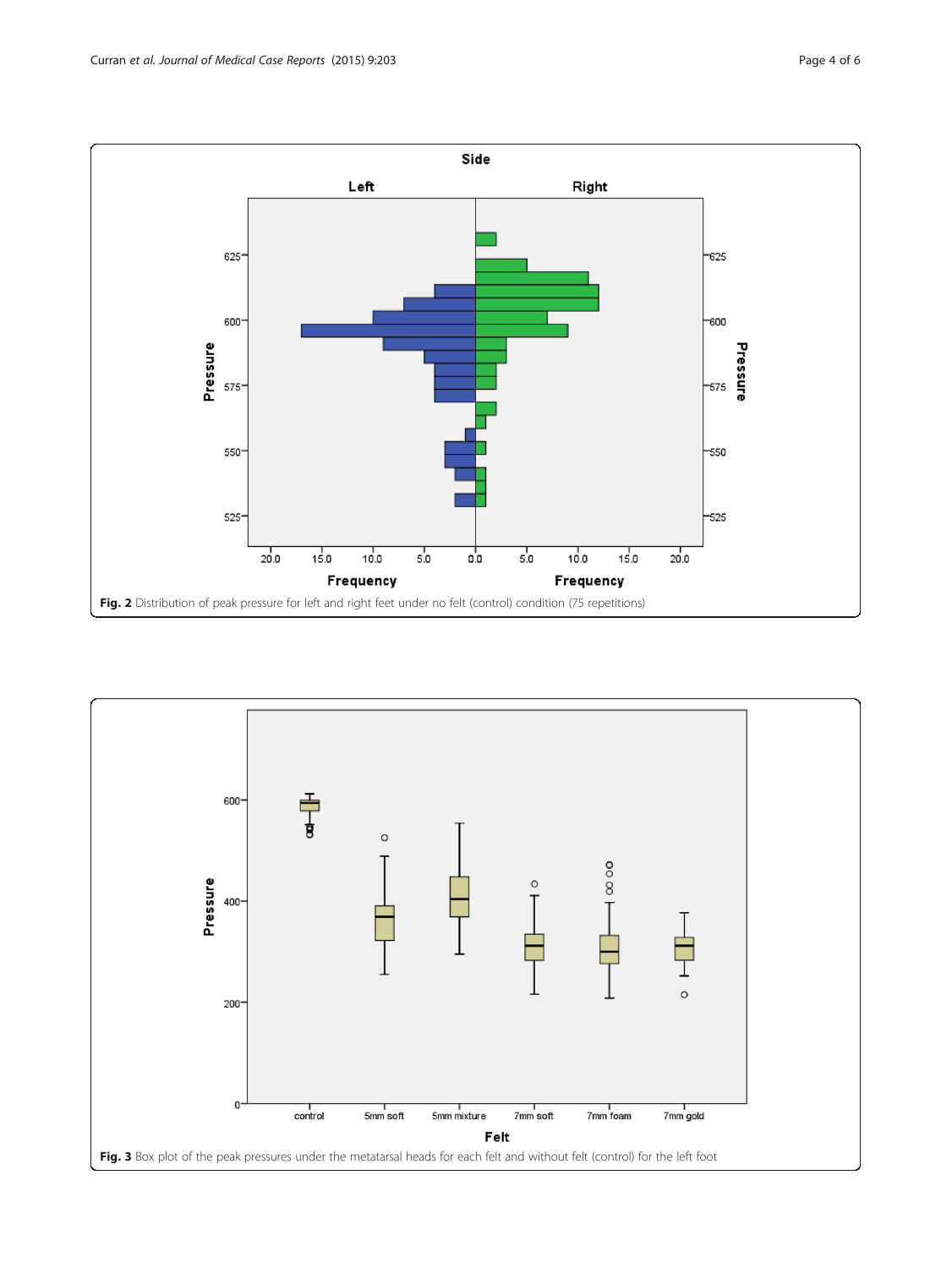<span id="page-4-0"></span>

there was an increase in pressure after using 5mm Soft felt on the right foot. A possible explanation is that for this participant this form of felt may not be able to redistribute plantar pressure as the thickness may decrease immediately.

Two authors have stated that the application of appropriate padding material to the foot is useful in first-line treatments of ulcers [\[4](#page-5-0)–[6\]](#page-5-0). To this end, this study has provided an insight into which specific types of felt and which thickness of felt provides for optimum redistribution of plantar pressure. It may be useful to measure peak plantar pressure before deciding which type of felt padding to use and this may be very useful when using felt padding for specific patient groups where redistribution of pressure is critical, for example where a patient has diabetes and a plantar ulcer. The study design has the disadvantages of results from only one participant albeit with a significant higher peak plantar pressure under one foot (right) than the other foot. However, it had the advantage of holding other variables constant, for example body mass, and there were no anatomical variations or gait idiosyncrasies between different participants. It would be interesting in further studies to see what effect parameters such as foot type, variations in footwear and increasing gait velocities would have on the results and to what extent the natural variability between individuals affects the effectiveness of different felts. Paton et al. [\[5](#page-5-0)] demonstrated that cutouts in felt padding can increase pressures at the periphery of the cutout and this may be detrimental to a patient with for

Table 2 Peak pressure descriptive statistics

| Felt        | Peak pressure (kPa) under metatarsal heads |                    |                           |                    |  |
|-------------|--------------------------------------------|--------------------|---------------------------|--------------------|--|
|             | Left foot                                  |                    | Left foot                 |                    |  |
|             | Mean (standard deviation)                  | [Minimum, maximum] | Mean (standard deviation) | [Minimum, maximum] |  |
| Control     | 586.68 (20.13)                             | [531, 612]         | 600.01 (20.03)            | [533, 631]         |  |
| 5mm soft    | 362.91 (50.55)                             | [255, 525]         | 638.96 (50.61)            | [494, 717]         |  |
| 5mm mixture | 409.49 (56.71)                             | [295, 554]         | 446.525 (35.30)           | [333, 558]         |  |
| 7mm soft    | 313.32 (42.74)                             | [216, 434]         | 520.41 (56.13)            | [394, 670]         |  |
| 7mm foam    | 309.45 (55.72)                             | [208, 472]         | 418.35 (58.84)            | [291, 561]         |  |
| 7mm gold    | 306.73 (32.35)                             | [215, 377]         | 449.11 (53.52)            | [310, 557]         |  |